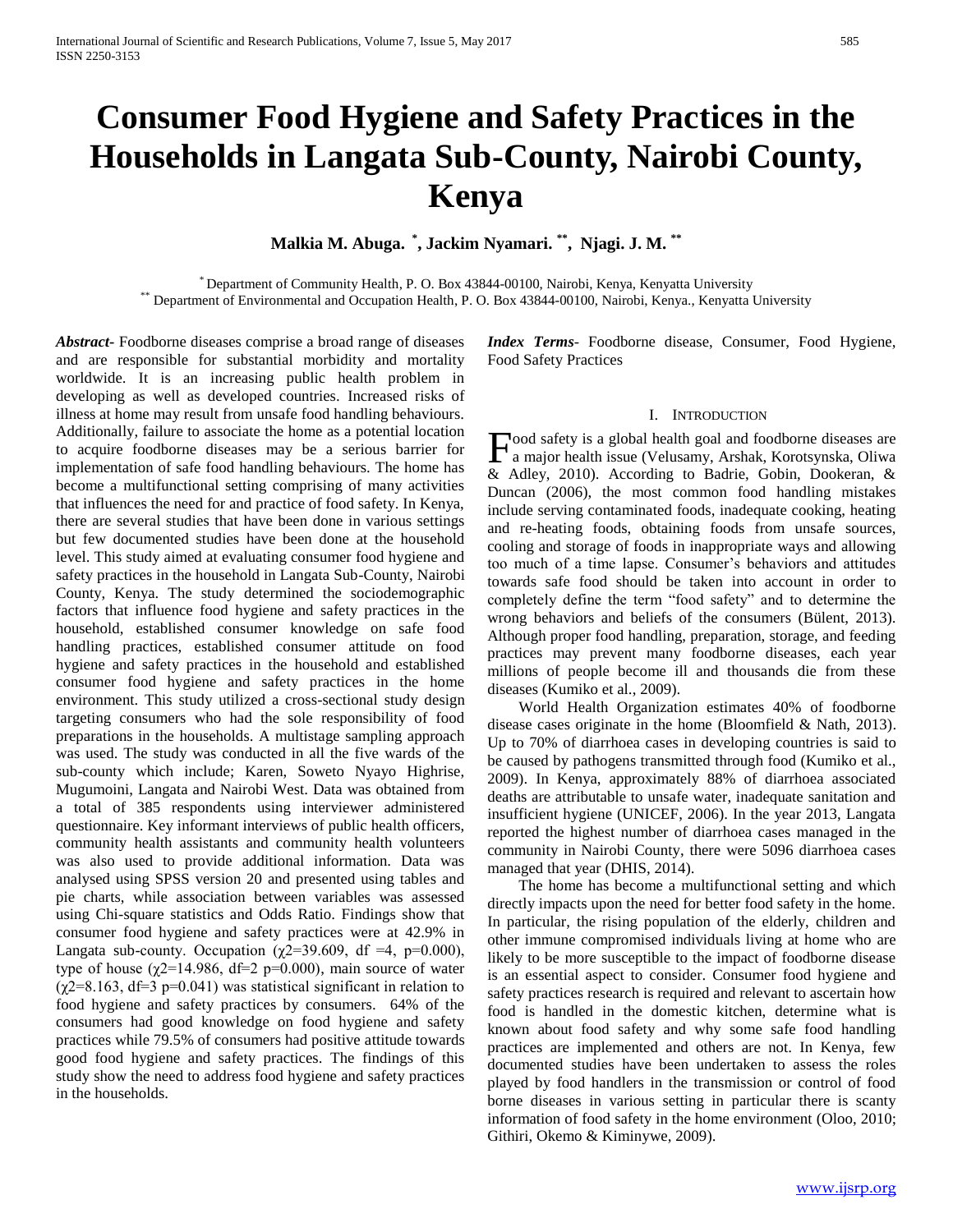#### II. MATERIALS AND METHODS

 This was a cross-sectional study which was employing both quantitative and qualitative data collection approaches. It considered respondents with sole responsibility of food preparations in the household and aged 18 years and above and had lived in Langata sub-county for at least six months.

 Langata sub-county was selected because it had the largest number of diarrhoea cases in Nairobi County as per 2013 District Health Information System. The study was carried out in all the five wards and they included Soweto Nyayo Highrise, Karen, Langata, Nairobi West and Mugumoini. Probability proportionate sampling of households was done. Systematic random sampling was used to select the respondent's households. In the households, 385 consumers with the responsibility of food preparation were interviewed. Additional qualitative data was obtained through 8 Key informant interviews (KII).

Data checking and cleaning were done simultan during data collection. At the end of checked for completeness and c quantitative data was analyzed using data analysis while association bety using Chi-square statistics. Qualitation content analysis based on key themes objective. A p value of  $< 0.05$  was considered significant.

#### III. RESULTS

**Objective 1: The Level of Consumer Food Hygiene and Safety Practice**

 A total of 385 consumers were interviewed on food hygiene and safety practices. Thirteen questions were given to the respondent. Overall, one to have prefect practice was to score 52 points. Of these any respondent who scored 27 points and above was treated as having good practice while those who scored 26 points and below were treated as having bad practice. Interviewed respondents' were categorized into two groups; those who practice and those who did not. Less than half 165 (42.9%) of the participants were categorized practicing good food hygiene and safety. The practice of cooking food thoroughly was scored higher 200 (51.9%) compared to keeping clean 175 (45%), separating raw and cooked food 114 (30%), keeping food in safe temperature 178 (46.2%) and use of safe water and raw material which rated 174 (45.2%) as shown in table 1.

 Further statistical analysis showed that in separating raw and cooked food, there was a difference between those who practiced good and bad food hygiene and safety practices  $(\chi2=64.023, df=1, p=0.000).$ 

| were done simulaneously      | 1 otal                  | J.                      |
|------------------------------|-------------------------|-------------------------|
| of every field day, data was | Cooked<br>Food          | X.                      |
| onsistency. After cleaning,  | <b>Thoroughly</b>       | p                       |
| ng the SPSS version 20 for   | <b>Good Practice</b>    | $\overline{2}$          |
| ween variables was assessed  | <b>Bad Practice</b>     | $\mathbf{1}$            |
| ive data was analysed using  | <b>Total</b>            | $\overline{\mathbf{3}}$ |
| hemes generated from the     | Keeping Food in         | χ,                      |
| onsidered significant.       | <b>Safe Temperature</b> | p:                      |
|                              | Good Practice           | $1^{\prime}$            |
|                              | <b>Dad Dractico</b>     | $\mathcal{L}$           |

#### **Safety Practice** Good Practice Bad Practice 165 220 42.9 57.1 **Keeping Clean**  $\chi$ 2=3.182, df=1, p=0.074 Good Practice 175 45 Bad Practice 210 55 **Total 385 Separating Raw and Cooked food**  $\chi$ 2=64.023,  $\overline{df=1}$ , p=0.000 Good Practice 114 30 Bad Practice 271 70 **Total 385**  $2=0.584$ , df=1,  $=0.445$ Good Practice 200 51.9 Bad Practice 185 48.1 **Total 385**  $2=2.184$ , df=1,  $=0.139$ Good Practice 178 46.2 Bad Practice 207 53.8 **Total 385 Use of Safe Water and raw materials**  $\chi$ 2=3.556, df=1, p=0.059 Good Practice 174 45.2

#### **Objective 2: Socio-Demographic Factors that Influence Food Hygiene and Safety Practices in the Household**

Bad Practice 211 54.8

**Total 385**

 Socio-demographic characteristics of the respondents are shown in table 2. The results indicate that the mean age of the respondents interviewed was 33.08±9.61, with a median of 35. Out of a total number of 385 respondents who participated, 26 (6.8%) were below 20 years, 151 (39.2%) were aged between 21 to 30 years, 116 (30.1%) were aged 31 to 40 years, 76 (19.7%) were aged between 41 to 50 years and 16 (4.1%) were aged 51 years and above. Majority of the respondents were female 258 (67.0%).

 Further results indicated that gender and age does not influence food hygiene and safety practices  $(\chi^2=0.564; df=1;$ p=0.453) and ( $χ$ 2; 6.458 df=4, p=0.167) respectively. However, the number of people in household, main source of water, type of housing were found to influence food hygiene and safety practices,  $(\chi^2$  =10.467; df =3; P=0.015),  $(\chi^2$  =8.163; df=3; P=0.041) and ( $\chi$ 2=14.986; df=2; P= 0.000) respectively as shown in table 2.

**Food Hygiene and** 

**Frequency Percentage**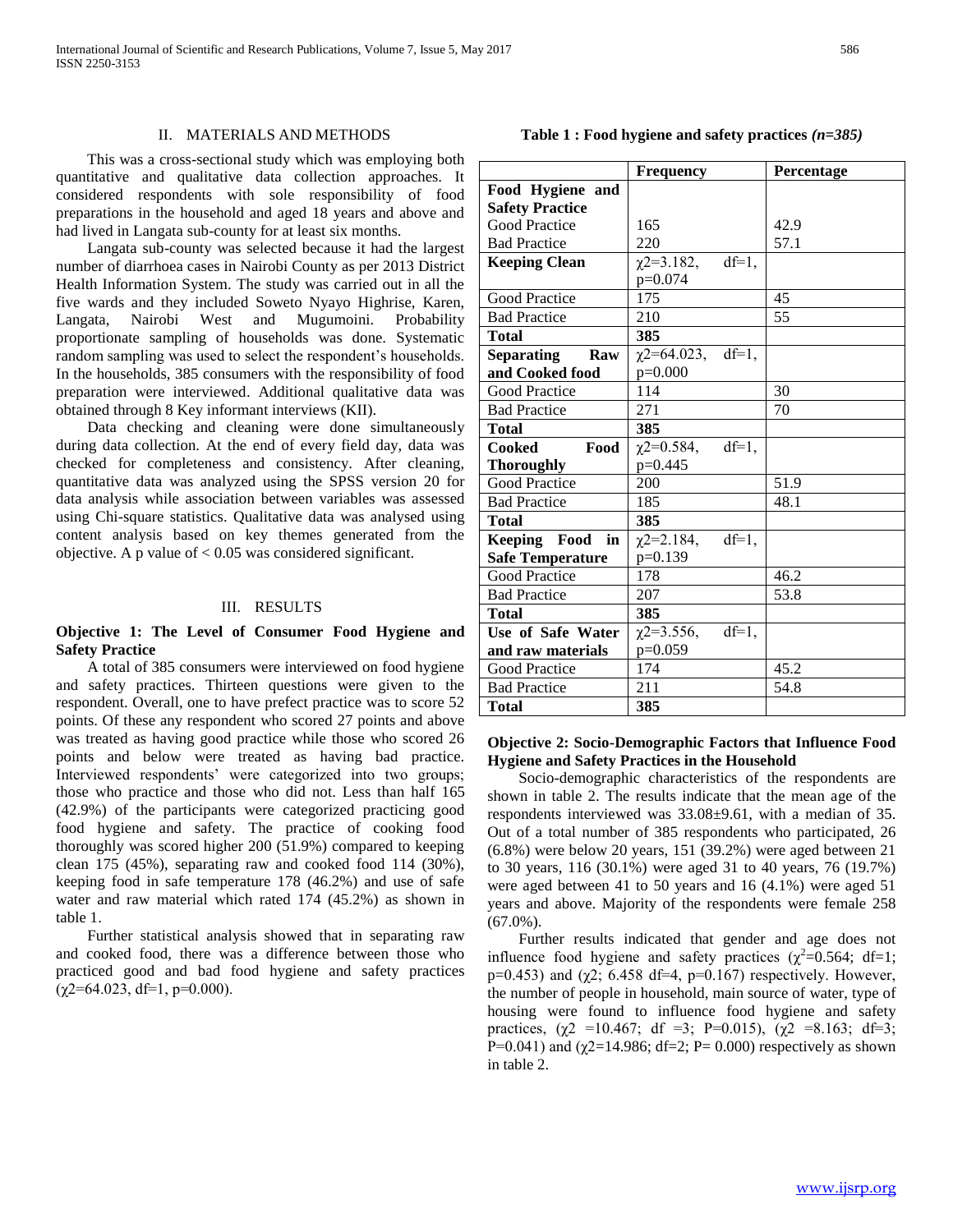| <b>Socio-Demographic Factors</b> | <b>Hygiene and Safety practices</b> |                      |                         |                         |
|----------------------------------|-------------------------------------|----------------------|-------------------------|-------------------------|
|                                  | <b>Good Practices</b>               | <b>Bad Practices</b> | $\chi^2$                | df<br>p value           |
| Gender                           |                                     |                      |                         |                         |
| Male                             | 51 (40.2)                           | 76 (59.8)            | 0.564                   | $\mathbf{1}$<br>0.453   |
| Female                           | 114 (44.2)                          | 144 (55.8)           |                         |                         |
| Age categories in years          |                                     |                      |                         |                         |
| $<$ 20 years                     | 11(42.3)                            | 15(57.7)             | 6.458                   | 0.167<br>$\overline{4}$ |
| $20-30$ years                    | 54 (35.8)                           | 97 (64.2)            |                         |                         |
| 31-40 years                      | 53 (45.7)                           | 63(54.3)             |                         |                         |
| 41-50 years                      | 40 (52.6)                           | 36 (47.4)            |                         |                         |
| $>51$ years                      | 7(43.8)                             | 9(50.3)              |                         |                         |
| <b>Highest education level</b>   |                                     |                      |                         |                         |
| None/non formal                  | 1(11.1)                             | 8(88.9)              | 3.939                   | 3<br>0.270              |
| Primary                          | 53 (42.4)                           | 72 (57.6)            |                         |                         |
| Secondary                        | 86(43.9)                            | 110(56.1)            |                         |                         |
| Tertiary                         | 25(45.5)                            | 30(54.5)             |                         |                         |
| <b>Marital</b> status            |                                     |                      |                         |                         |
| Single                           | 50 (39.7)                           | 76(60.3)             | 2.964                   | 2<br>0.227              |
| Married                          | 107(45.9)                           | 126(54.1)            |                         |                         |
| Separated or divorced            | 8(30.8)                             | 18(69.2)             |                         |                         |
| <b>Religion</b>                  |                                     |                      |                         |                         |
| Christians                       | 114 (42.2)                          | 193 (57.8)           | 2.125<br>$\overline{3}$ | 0.556                   |
| Muslim                           | 18 (51.4)                           | 17(48.6)             |                         |                         |
| Hindu                            | 1(20.0)                             | 4(80.0)              |                         |                         |
| Traditional/Not attached         | 5(45.5)                             | 6(54.6)              |                         |                         |
| <b>Type of house</b>             |                                     |                      |                         |                         |
| Permanent                        | 70 (48.6)                           | 74 (51.4)            | 14.986                  | $\overline{2}$<br>0.001 |
| Semi-Permanent                   | 69 (48.6)                           | 73 (51.4)            |                         |                         |
| Temporary                        | 26(26.3)                            | 73 (73.7)            |                         |                         |
| Number of people in HH           |                                     |                      |                         |                         |
| $<$ two                          | 37 (38.9)                           | 58(61.1)             | 10.467                  | 3<br>0.015              |
| Three-four                       | 51(35.2)                            | 94 (64.8)            |                         |                         |
| Five-six                         | $\overline{61}$ (54.0)              | 52(46.0)             |                         |                         |
| >seven                           | 16(50.0)                            | 16(50.0)             |                         |                         |
| Main source of water by HH       |                                     |                      |                         |                         |
| Piped water in house             | 90 (49.7)                           | 91 (50.3)            | 8.163<br>3              | 0.041                   |
| Piped water in public stand      | 60(38.5)                            | 96(61.5)             |                         |                         |
| From water vendors               | 11(28.2)                            | 28 (71.8)            |                         |                         |
| Borehole                         | 4(44.4)                             | 5<br>(55.6)          |                         |                         |

# **Table 2: Demographic Characteristics of the Participants (N=385)**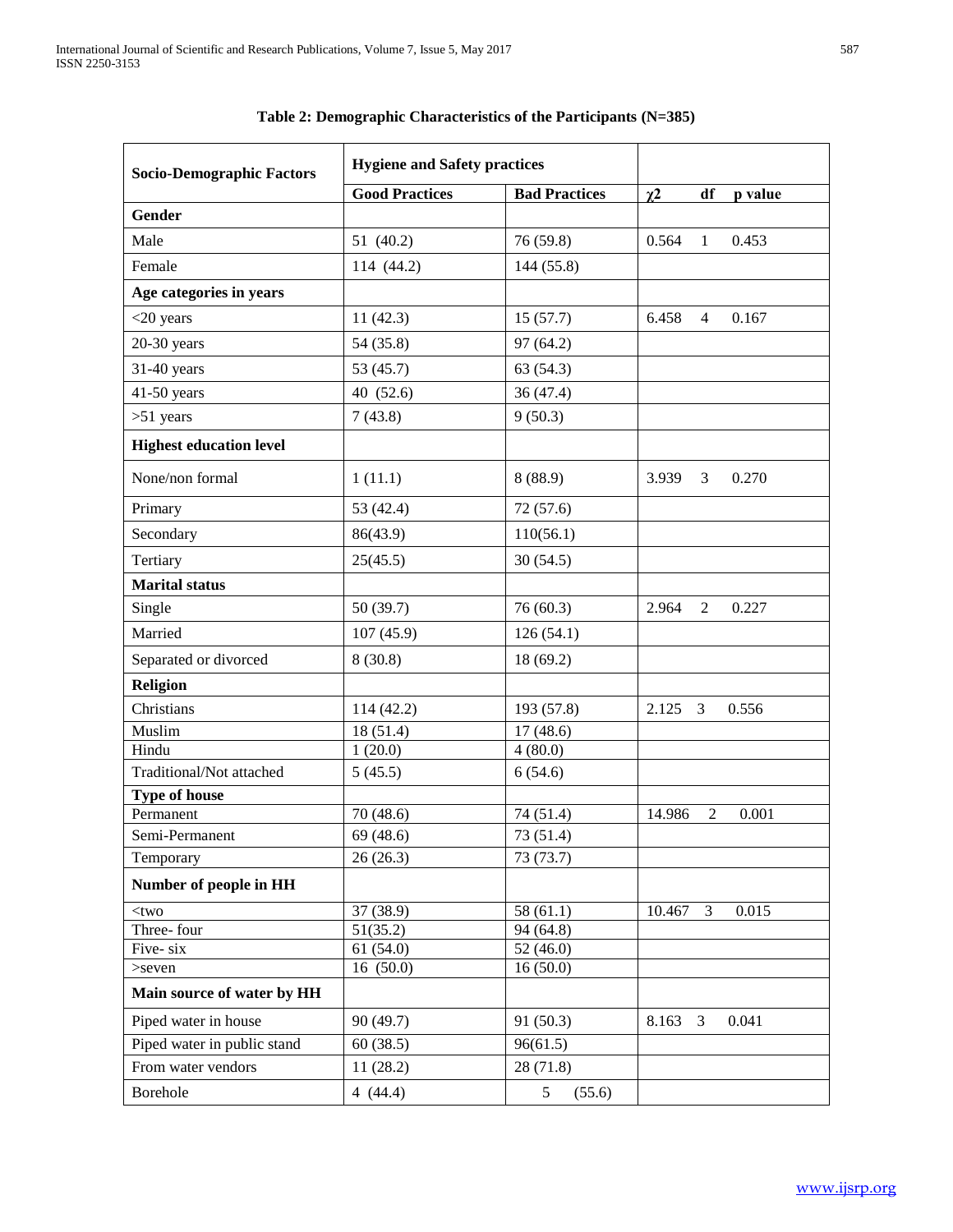## **Objective 3: Consumers' Knowledge on Food Hygiene and Safety Practices**

 The third objective of this study was to assess the consumer knowledge on food hygiene and safety. Knowledge of the participants in regards to food hygiene and safety was measured using a dichotomous scale. Fourteen knowledge questions were asked to participants and answers were graded by giving a point for the right answer and 0 point for the wrong answers.

 Overall results indicate that 63.9% (246) of the respondents had adequate knowledge while 36.1% (139) had inadequate knowledge as shown in figure 1. Further analysis showed that the overall consumer knowledge was not a factor influencing food hygiene and safety ( $\chi$ 2 = 0.586; df=1; P<0.444). However, there were knowledge statements on food hygiene and safety that were found to influence food hygiene and safety as shown in table 3.



**Figure 1: Consumer Knowledge on Food Hygiene and Safety**

 Results indicated that 97.9% (n=377), 73.8% (n=284) and 33.2% (n=128) were aware that handwashing with soap and running water before handling food is crucial, wiping clothes

spread microorganisms and hands should not be wiped with reusable towels respectively as shown in table 3.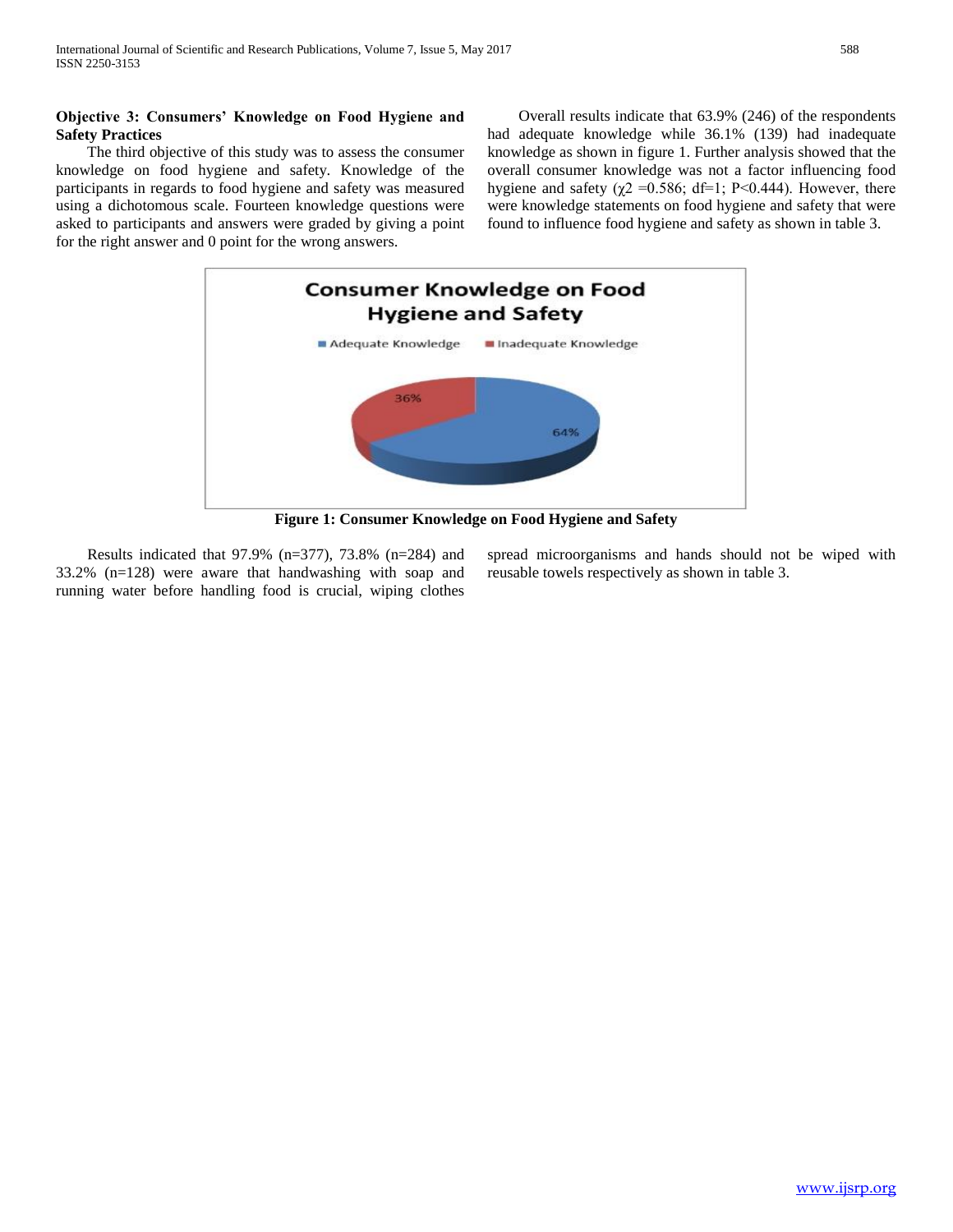|                                                                                                | <b>Correct</b>    | <b>Incorrect</b>  | Chi square                        |          |
|------------------------------------------------------------------------------------------------|-------------------|-------------------|-----------------------------------|----------|
| <b>Knowledge Statements</b>                                                                    | Answer            | <b>Answer</b>     |                                   |          |
| One should wash hands with running water and soap before<br>handling food.                     | 377<br>$(97.9\%)$ | $8(2.1\%)$        | $\chi$ 2=3.074,df=1,<br>$p=0.080$ |          |
| Hands should be dried with a reusable towel.                                                   | 128<br>$(33.2\%)$ | 257<br>$(66.8\%)$ | $\chi$ 2=0.165,<br>$p=0.685$      | $df=1,$  |
| Wiping clothes like hand towels can spread microorganisms.                                     | 284<br>$(73.8\%)$ | 101<br>$(26.2\%)$ | $\chi$ 2=0.091,<br>$p=0.069$      | $df=1,$  |
| The same cutting board can be used for raw and cooked foods<br>provided its clean              | 163(42.3%)        | 222<br>(57.7%)    | $\chi$ 2=9.962,<br>$p=0.002$      | $df=1,$  |
| Raw food needs to be stored separately from cooked food                                        | 339<br>$(88.1\%)$ | 46(11.9%)         | $\chi$ 2=1.391,<br>$p=0.238$      | $df=1$ , |
| Cooked leftover do not need reheating thoroughly before<br>eating                              | 264<br>$(68.6\%)$ | 121<br>$(31.4\%)$ | $\chi$ 2=3.861,<br>$p=0.049$      | $df=1,$  |
| Cooked food should be kept very hot before serving                                             | 306<br>$(79.5\%)$ | 79 (20.5%)        | $\chi$ 2=3.058,<br>$p=0.080$      | $df=1,$  |
| Meat should be cooked until juice are clear                                                    | 352<br>$(91.4\%)$ | 33 (8.6%)         | $\chi$ 2=8.974,<br>$p=0.003$      | $df=1,$  |
| Safe water can be identified by the way it looks                                               | 217(56.4%)        | 168(43.6%)        | $\chi$ 2=17.249,<br>$p=0.000$     | $df=1,$  |
| Storing food in containers with lids prevents contamination                                    | 290<br>$(75.3\%)$ | 95(24.7%)         | $\chi$ 2=7.268,<br>$p=0.007$      | $df=1,$  |
| Meat products should be stored separate from other cooked<br>food minimize cross-contamination | 319<br>$(82.9\%)$ | $66(17.1\%)$      | $\chi$ 2=0.123,<br>$p=0.725$      | $df=1,$  |
| Cooked food can stored at room temperature for more the two<br>hours                           | 154 (40%)         | 231(60%)          | $\chi$ 2=2.828,<br>$p=0.093$      | $df=1,$  |
| Washing vegetables and fruits before eating makes them safe                                    | 367<br>$(95.3\%)$ | 18 (4.7%)         | $\chi$ 2=8.837,<br>$p=0.003$      | $df=1,$  |
| For as long as food taste, smells and looks okay it is safe to<br>eat                          | 188(48.8%)        | 197<br>$(51.2\%)$ | $\chi$ 2=0.684,<br>$p=0.408$      | $df=1,$  |

# **Table 3: Consumers' Knowledge in Food hygiene and Safety Practices (n=385)**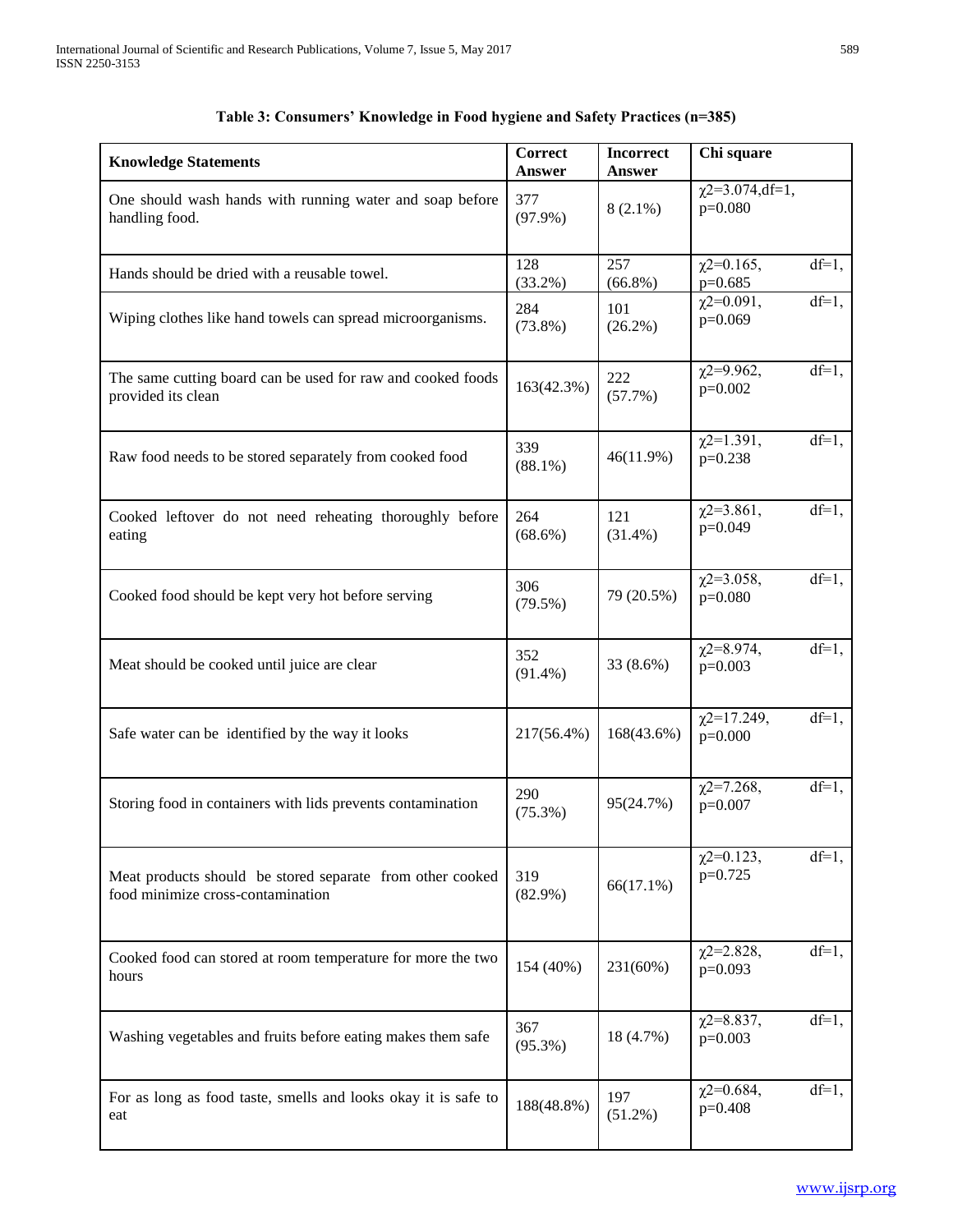Attitude of the respondents on food hygiene and safety practices was measured using Likert scale (Likert Scale, 1932). Twelve attitude statements were given to the participants and the responses were scored. Overall one with a perfect positive attitude would score 55 and above. Of these, any respondent who scored 38 points and above was treated as having positive attitude while those who scored 37 points and below were treated as having negative attitude. Results indicate that 90.9% (355) of the participants had a positive attitude with the proposition that hand washing with soap and running water during food

preparation prevents food contamination, 89.6% (345) of the participants had a positive attitude that keeping surface clean reduces risks of contamination however, 46.8% (180) had a negative attitude on the statement that using different cutting boards and knives for raw and cooked foods or ready to eat foods is not necessary.

 Further analysis in this results showed that attitude may not be a factor in food hygiene and safety practices ( $\chi$ 2=0.048; df=1; p value=0.827).

|     | <b>Attitude statements</b>                                                       | <b>Positive</b>    | <b>Negative</b><br><b>Attitude</b> |
|-----|----------------------------------------------------------------------------------|--------------------|------------------------------------|
|     |                                                                                  | Attitude (n $\%$ ) | $(n \% )$                          |
| 1.  | Frequent hand washing with water and soap during food preparation is             | 355 (90.9%)        | $35(9.1\%)$                        |
|     | essential                                                                        |                    |                                    |
| 2.  | Keeping kitchen surfaces clean reduces the risk of food contamination            | 345 (89.6%)        | 40 (10.4%)                         |
| 3.  | Washing hands with soap after touching raw meat, fish or eggs before cooking     | 329 (85.5%)        | 56 (14.5%)                         |
|     | is important.                                                                    |                    |                                    |
| 4.  | Using different cutting boards and knives for raw and cooked foods or ready      | 205 (53.2%)        | 180 (46.8%)                        |
|     | to eat foods is not necessary                                                    |                    |                                    |
| 5.  | Keeping raw and cooked food separate helps to prevent food contamination         | 326 (84.7%)        | 59 (15.3%)                         |
| 6.  | Covering cooked food leftovers and ready to eat food does not prevent food       | 186 (48.3%)        | 199 (51.7%)                        |
|     | contamination                                                                    |                    |                                    |
| 7.  | Leftover soups and stews should always be boiled for at least 1 minute before    | 280 (72.7%)        | 105 (27.3%)                        |
|     | consumption                                                                      |                    |                                    |
| 8.  | There is no problem of reheating cooked food leftover more than once             | 185(48.1%)         | 200 (51.9%)                        |
| 9.  | It does not matter the cleanliness of the food store where food is purchased     | 282(73.2%)         | $103(26.8\%)$                      |
| 10. | Inspecting food freshness and wholesomeness is valuable                          | 310(80.5%)         | 75(19.5%)                          |
| 11. | It is not proper to throw away foods that have reached their expiry date         | 298 (77.4%)        | 87(22.6)                           |
| 12. | It does not matter if cooked food stays for more than two hours at room          | 160(41.6%)         | 225(58.4%)                         |
|     | temperature                                                                      |                    |                                    |
| 13. | It is safer to thaw food in a cool place                                         | 133(73.9%)         | 47 (26.1%)                         |
| 14. | It does not matter how long food is kept in the refrigerator as long as the food | 116(64.4%)         | 64(35.6%)                          |
|     | looks and smells ok                                                              |                    |                                    |

#### **Table 4: Attitude on Safe Food Handling Practices**

#### IV. DISCUSSION

### **The Level of Consumer Food Hygiene and Safety Practice**

 The results of this study demonstrated that food hygiene and safety practices were average (42.9%) among households in Langata Sub-County, Nairobi County. This implies there are a big percentage of consumers in Langata who carry out unsafe food handling practices despite having reported high knowledge in safe food handling practices. Several studies reviewed by Redmond & Griffith (2003) reported that consumers carried out unsafe food handling practices which contributed to food poisoning. A study conducted on Mauritius consumers reported 51.3% of consumers having fairly good food hygiene and safety practices Gunsam & Mahomed, (2012).

 Separating raw and cooked food is important in minimising food contamination. In this study, results showed that there was a difference between those who practiced good and bad practice. Maybe the difference could be as a result of different knowledge levels, availability of enough utensils and storage areas to enable the consumer have the ability to separate raw and cooked food.

## **Socio-Demographic Factors that Influence Food Hygiene and Safety Practices**

 Although gender, age, level of education and marital status were not factors influencing good food hygiene and safety practices in this study, literature has shown these factors are relevant (Jevsnik et al., 2008). The findings are similar to a study conducted on consumer food safety knowledge and practices in the home in Turkey by Unusan (2007) who found no statistical significance of demographic profile on food handling practices.

In this study, the type of housing was a factor influencing good food hygiene and safety ( $\chi$ 2=14.986, df= 2 p=0.000). People living in households that were permanent and semi-permanent houses were more likely to be practitioners of food hygiene and safety than those in temporary houses. This might be explained by the fact that, type of housing is a common social economic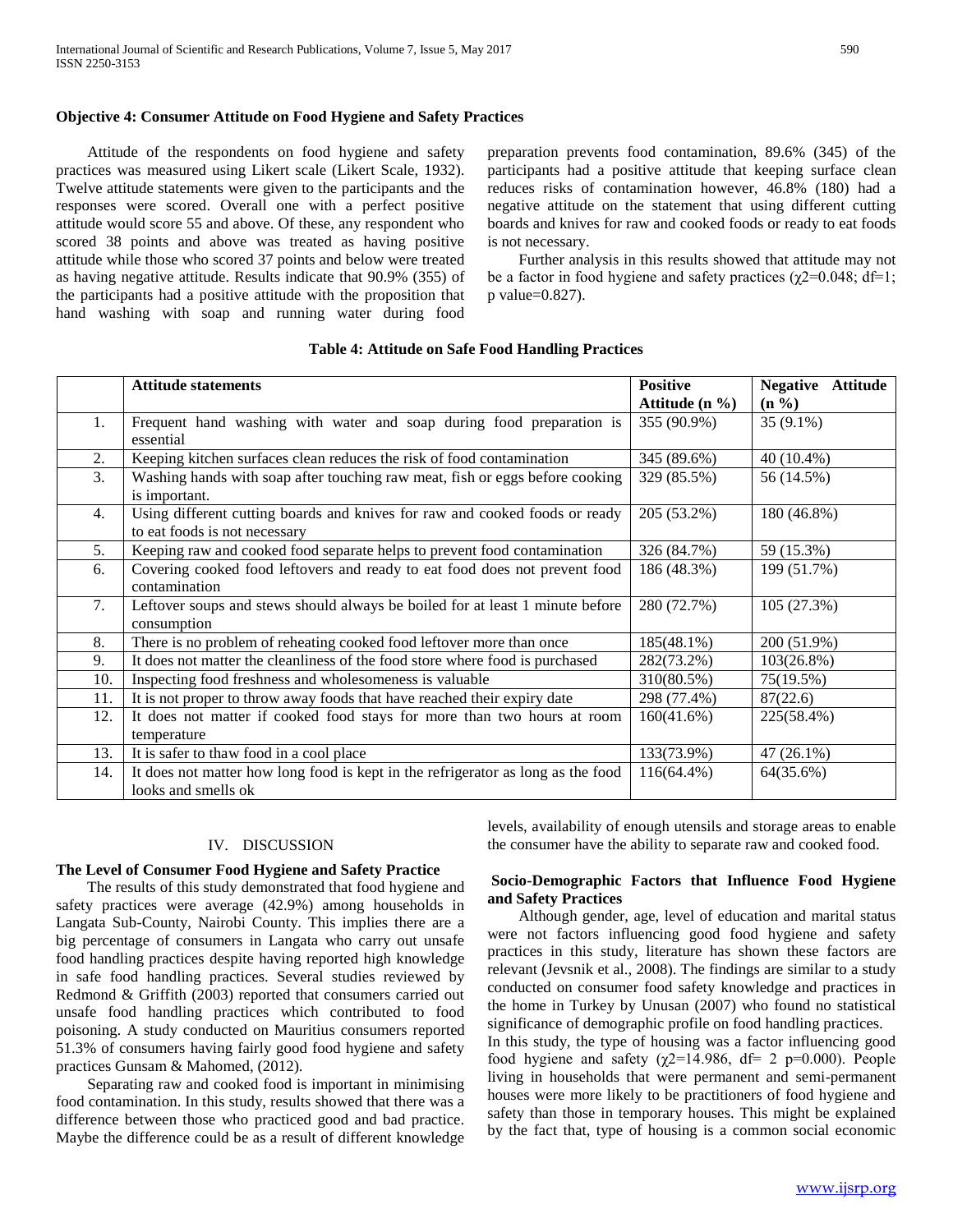indicator which may suggest stability in terms of resources and facilities for food safety. Agustina et al., (2013) reported that homes in low socioeconomic urban areas in East Jakarta with limited facilities tend to have poor hygiene practices such as using dirty cooking or eating utensils for their children. The absence of basic sanitation facilities in a low socioeconomic family may lead to poor food hygiene and sanitation practices in the households.

 The results of this study showed that the number of people in the household influenced food hygiene and safety practices  $(\gamma 2=10.467; df:3; p=0.015)$ . Majority of the household had three to four people living together  $(n=145)$ . In study carried out by Agustina et al., (2013) reported that children belonging to families with more than six household members had 2.3 times higher risk of suffering from diarrhoea. In regards to number of people in a household, Meysenburg et al, (2014) reported insignificant differences but noted that those having a child one year or younger were practitioners. Household with children may adhere to food safety due to their desire to avoid harming children under their care.

 The main source of water was a factor influencing practising good food hygiene and safety  $(\gamma2=8.163; \text{ df} \cdot 3;$ p=0.041). Those with piped water in the houses and piped water in the compound were classified as practitioners than those using boreholes. The least practitioners were those who sourced water from vendors. This probably is because the former have sufficient water for washing while the latter are limited in hygiene and safety practice because of shortage of water. Availability and accessibility of water is an important factor in hygiene practice.

### **Consumers' Knowledge on Safe Food Handling Practices**

 Knowledge of food hygiene and safety is essential for consumers to make informed choices and implement safe food handling practices in their daily lives. In this study, more than half of the consumers were aware of food hygiene and safety practices, although there were gaps in their knowledge. This might be explained by the fact that almost two thirds of the participants had secondary education and above. Similar findings were reported for Mauritius consumers who reported 65% of consumers had adequate knowledge (Gunsam & Mohamed, 2012). In this study, overall consumer knowledge was not a factor influencing food hygiene and safety practices. The findings are similar to studies reviewed by Redmond and Griffith (2003) where it was concluded that knowledge of food safety practices does not always result into implementation of good practice. Other studies have reported otherwise, a survey on consumer information needs on food hygiene and safety (Gunsam & Mohamed, 2012).

 High knowledge was revealed in washing vegetables and fruits before eating 95.3%, meat should be cooked until juices are clear 91.4%, storing foods in containers with lids prevents contamination 75.3% and cooked leftover do not need reheating thoroughly before eating 68.6%. Having good knowledge in these factors was found to influence good food hygiene practices. In this study low knowledge was reported by consumers, less than a half were aware that the same cutting board cannot be used for raw cooked foods as long as they look clean. This may be due to lack of alternatives. This is a concern, since major outbreaks are often associated with cross contamination. In qualitative studies conducted by Langiano et al., (2012) and Les Études de Marché Créatec, (2007) indicated that some discussant used separate cutting surfaces for different foods. These findings differ with Gunsam and Mahomed, (2012) who reported high knowledge.

 Knowledge that safe water can be identified by the way it looks was found to be a factor influencing good food hygiene and safety practices. Water is an important factor in food hygiene and safety. It is essential for consumers to know that they cannot identify safe water by its physical appearance.

### **Consumers' Attitude on Food Safety Practices in the Home**

 In this study results indicate that majority 79.5% of the respondents had positive attitude towards food hygiene and safety. Further results indicated there was no significance relationship between overall attitude and practice ( $χ$ 2=0.048; df=1; p value=0.827). However, attitude is an important factor besides knowledge in ensuring a downward trend of foodborne diseases (Azmi et al., 2006).

 Positive attitude on covering cooked food leftovers and ready to eat food does not prevent food contamination, left over soups and stews should always be boiled for at least one minute before consumption and there is no problem of reheating cooked food leftover more than once did influence food hygiene and safety practices ( $\chi$ 2 = 59.047; df=1; P=0.000), ( $\chi$ 2 = 7.700; df=1; P=0.006) and ( $\chi$ 2 =45.472; df=1; P=0.000). Participants who had positive attitude in regards to these variables were more likely to have good food hygiene and safety practices.

# V. CONCLUSION

- Unsafe food handling practices were reported like leaving perishable foods at room temperature for more than 2 hours and not covering the head while preparing food in the kitchen.
- Socio-demographic factors associated with food hygiene and safety practices included type of housing, number of people in household and main source of water.
- Knowledge was good but there were gaps in areas such as wiping hands with a reusable towel and the same cutting board can be used for both cooked and raw food provided it looks clean.
- Attitude on covering cooked leftover food prevents contamination was found to influence good food hygiene and safety practices.

### **Recommendation**

- This study revealed that food hygiene and safety practices remain a public health concern. Whereas knowledge is high actions remains low. Therefore improvement efforts through health education can be done to cultivate safe food handling practices. Policy maker need to develop local contextualized guidelines to enhance safe food handling behaviour and practices.
- Attitude that it is not good to throw away expired food was high and it is not important to have background